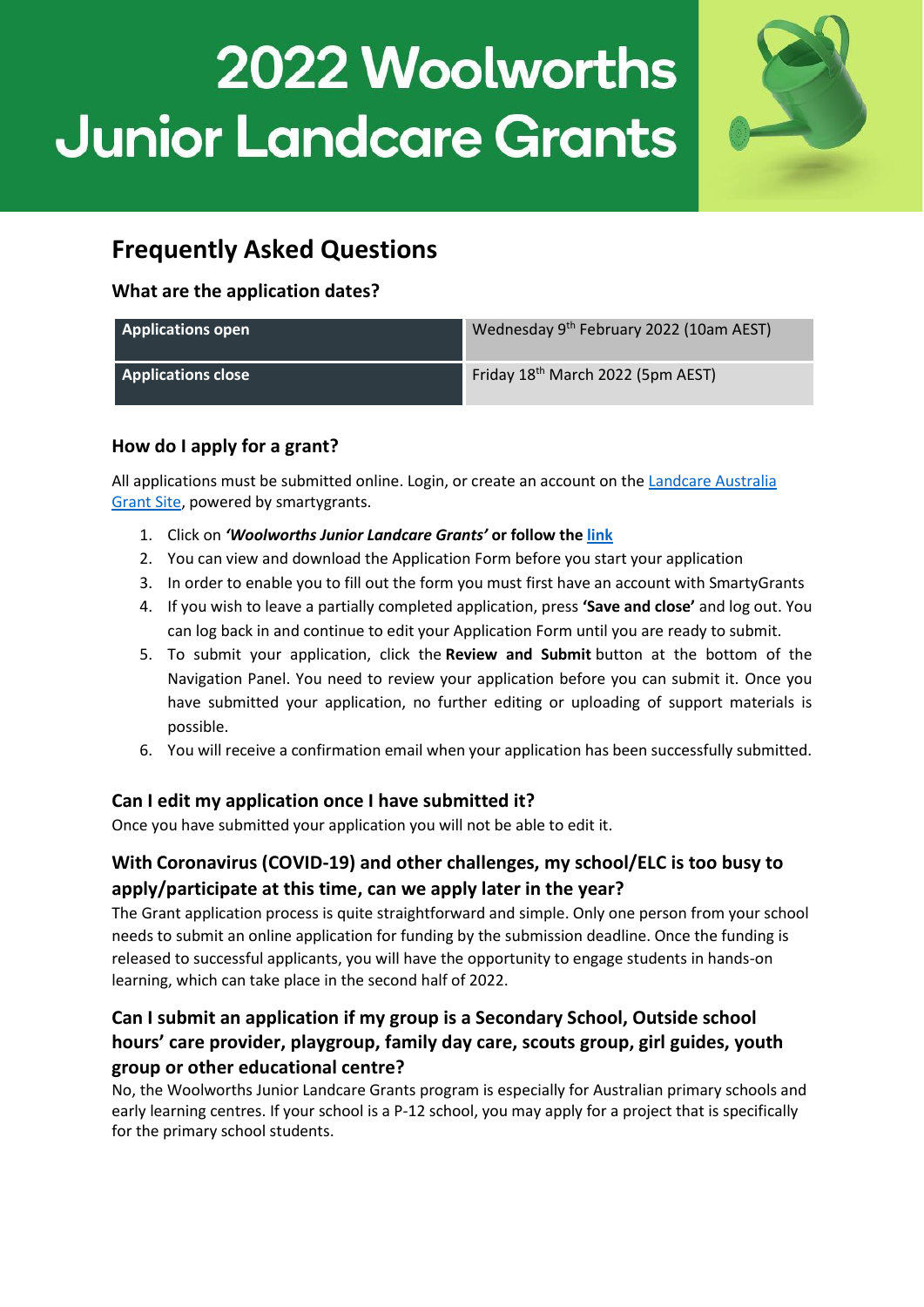

# **We are an education centre but not a school or early learning centre, can we apply?**

No, the grant program is not open to education centres that aren't schools or early learning centres. We recommend that, where possible you support schools that are eligible to apply instead.

# **Are special needs schools eligible to apply?**

Yes, special needs schools that teach students of all ages up to 18 years of age are eligible to apply.

#### **Are home schools eligible to apply?**

Home schools may apply if they comply with Government Registration requirements (proof will be required as a condition of funding). A minimum of 15 students is required for a project, so homeschooled families may need to form a partnership and submit a joint application with a single responsible project contact.

# **Can Parents and Friends (P&F) Associations or Parents and Citizens (P&C) Associations apply?**

No, the school must be the applicant. P&F or P&C Associations can support a school's grant application, but the school must be responsible for the grant.

#### **Can my school/childcare centre submit more than one application?**

No, only one application per group will be considered per grant round.

# **Can I submit an application if my school or early education centre was successful in a previous round of the Woolworths Junior Landcare Grants?**

If your school or early learning centre received a grant in a previous round, and all reporting is completed, you may apply again.

#### **Can I submit my application after the closing date?**

No, late applications will not be considered for funding.

#### **How will I find out if my application was successful?**

Successful and unsuccessful applicants will be notified via email. Please ensure that the email address provided on the application is checked regularly.

#### **Does my group need an ABN to receive a grant?**

Yes, however if your group does not have an ABN you can arrange for an affiliated group with an ABN (e.g. local council) to receive the grant funds on your behalf.

# **We don't have an ABN for our centre, but we have a head office ABN. Are they an auspicing group?**

Please select 'yes' to the auspicing question in the Application Form. Make sure to notify your head office if you are successful for the grant.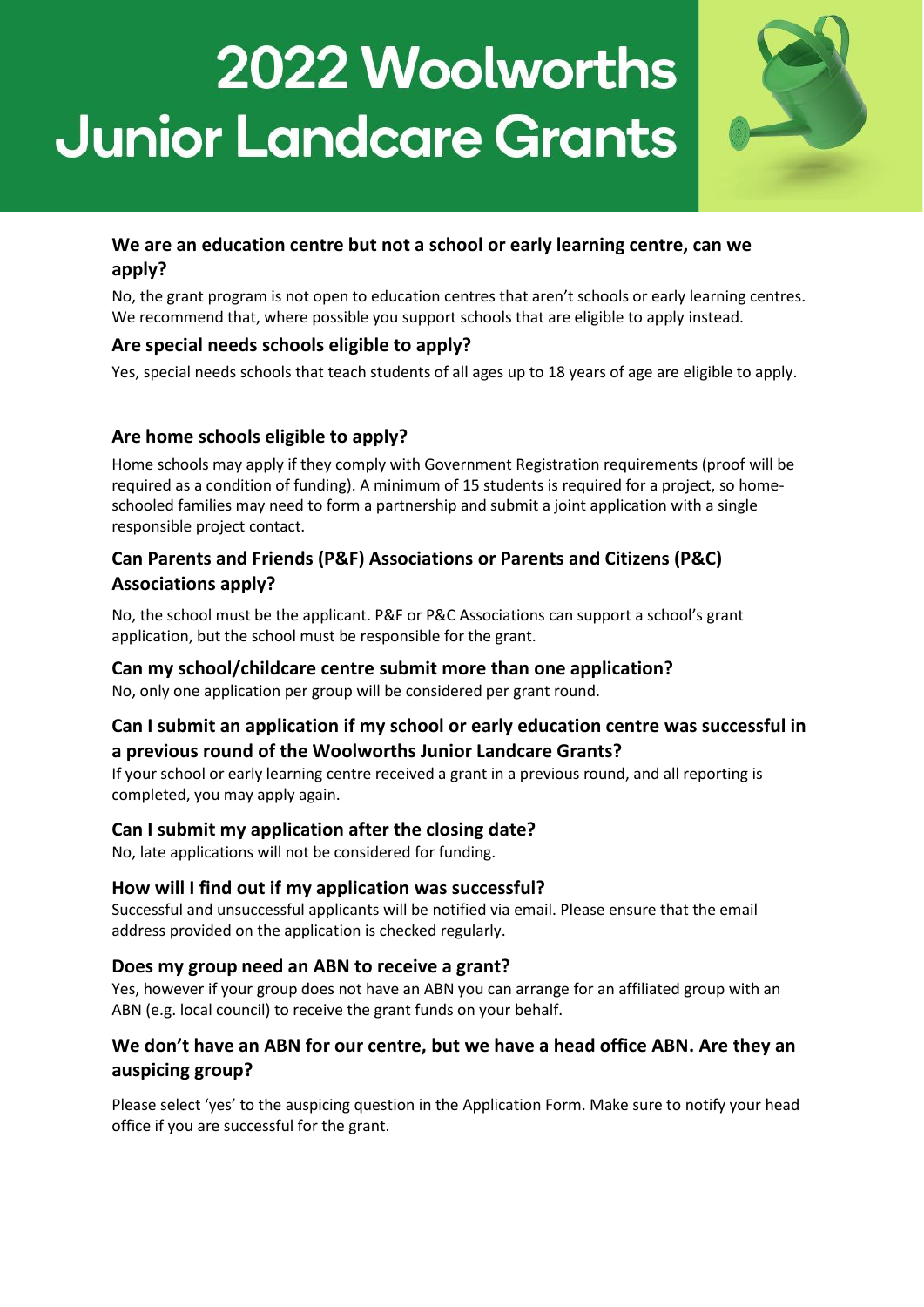

### **Does the grant include GST?**

Yes, however not all groups are eligible to receive GST. Check whether your group is eligible to receive GS[T here.](http://abr.business.gov.au/) Independent advice should be sought if you are unsure. Please ensure your budget does not exceed the total grant funding stipulated in the guidelines.

# **When can I expect to start and when do I need to have my project completed?**

If successful, you can start your project at any time after you have received notification. Grant funds must be spent on the project budget items by the final report date 30 November 2022.

#### **Where must I undertake my project?**

Projects can be undertaken within the school grounds or early learning centre grounds, or within an area of community concern. If you are undertaking your project off school grounds your application should show commitment to the ongoing maintenance of the project outcomes.

Applicants are responsible for identifying any required approvals or permits (e.g. site access, cultural heritage) and ensuring they are in place prior to project commencement.

#### **How will I receive funding?**

Successful applicants will receive a funding agreement online to fund the project as outlined in their original proposal. Funding will be transferred to the applicant's nominated bank account on receipt of the acceptance of the offer.

Note: if you are a **New South Wales Government School** you will receive your funding through the NSW Government Schools' SAP program. Upon acceptance of the offer, you will need to create a sales order through [EDConnect](http://www.edconnectaustralia.org.au/) using the **customer number 8006387** (Landcare Australia), EDConnect will then send Landcare Australia an invoice for processing.

#### **What do I need to include in my budget?**

Please see the grant guidelines for a list of items that will and will not be funded by the grant.

Before working on your budget, please consider the following:

- Cost estimates should be credible and realistic:
- Each item has to be specific, avoid using terms such as 'Miscellaneous' or 'other activities';
- For each item, include a short description and provide details of calculations used to arrive at the amount budgeted;
- Inflated budgets will damage the credibility of the proposal.
- See our sample budget for grants up to [\\$1000.](https://juniorlandcare.org.au/wp-content/uploads/2022/01/BSA002_-_Budget_Sample_1000.pdf)

Your budget should be made up of three components:

- **Item Description** a short description of the item;
- **Funding requested** the amount of grant money requested for the item;
- **In-kind contributions** any items, materials or funding that you, or a collaborating party, are contributing towards the project. This could include parents designing gardens, volunteer labour, donated goods, etc. In-kind contributions support your application by covering items that cannot be funded through the grant program.